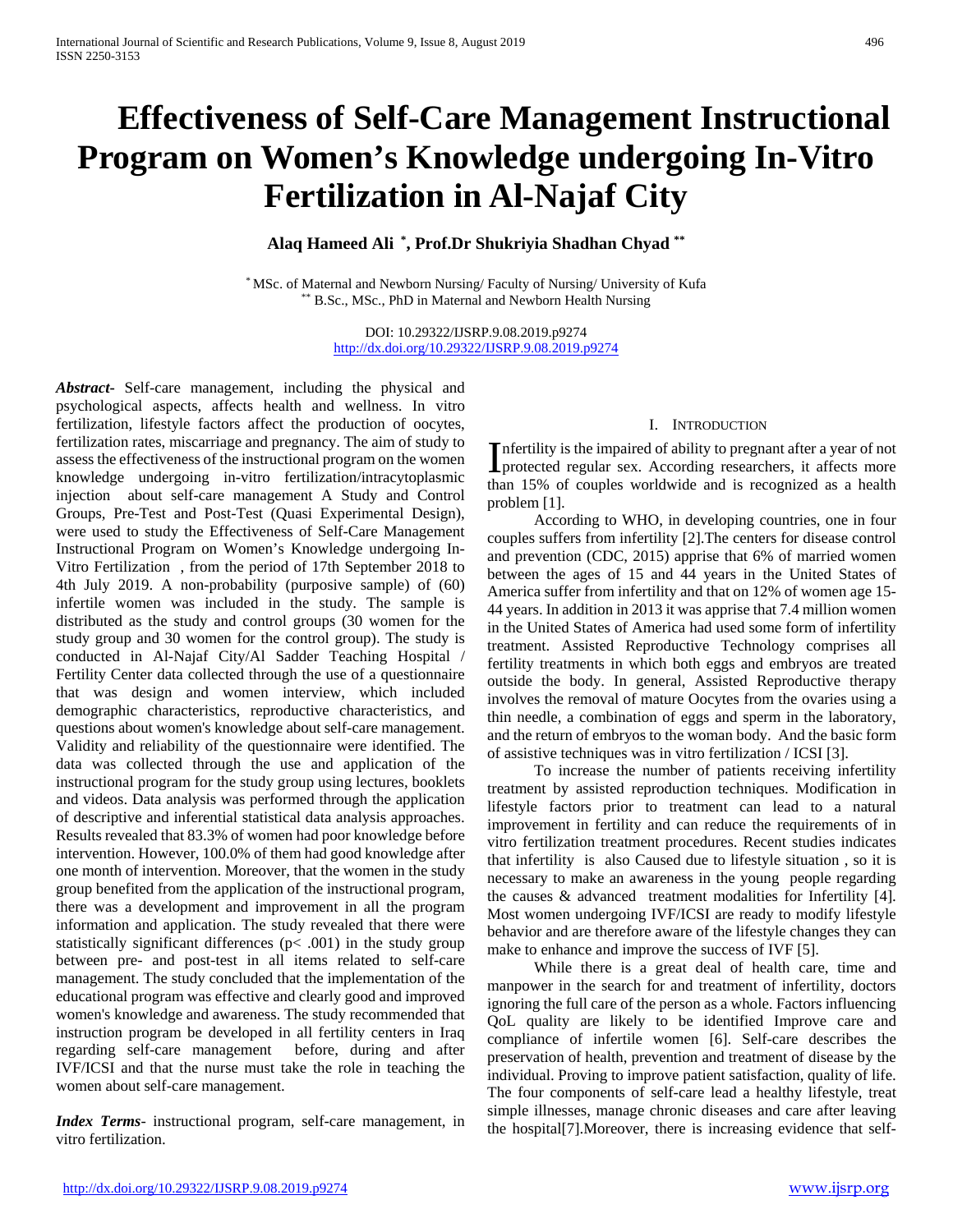care in chronically ill patients is associated with improved quality of life [8].

 Self-care for women's undergoing IVF includes lifestyle measures such as maintaining a healthy weight and nutrient intake as accurately as possible vitamin and antioxidant supplementation, as well as adhering to medication, exercise, psychological stress, Increase intake of caffeine , alcohol consumption and exposure to environmental pollutants to help women accomplish healthy Pregnancy[9].The nurse is responsible for the continuous assessment of the patient and generally begins multidisciplinary care when the physical, emotional or social conditions of the patient are required. Patient and family education and continuous self-care support are additional services provided by the nurse.

## II. METHODOLOGY:

# **Design of the study:**

 A quasi-experimental design is used through the present study in order to achieve the objectives of the study. The period of the study is from 17th September 2018 to  $1<sup>st</sup>$  July 2019.

## **Setting of the study**:

 The study was conducted in Al-Najaf City/Al-Najaf Al-Ashraf Health Directorate / Al-Sadder Medical City /fertility center.

## **Sample of the study:**

 A Non-Probability (Purposive Sample) ,consist of 60 women. The sample is divided in two groups; 30 women as study group are exposed to the instructional program, and the other 30 women not exposed to the instructional program considered as a control group.

# **Tools of Data Collection:** It includes three main parts: **Part I: Self-administered questionnaire sheet related to socio-demographic data of the women's:**

 This part is concerned with the collection of basic sociodemographic data; this part is filled by the women (age, residency, level of education, occupation status, cigarette smoker and smoking type.

## **Part II: Self-administered questionnaire sheet related to personal data of the women.**

 This part is concerned with the collection of basic personal data, this part is filled by the women (infertility type, number of IVF/ICSI cycle have you done in the past, number of abortion have you gotten due to IVF/ICSI.

# **Part III: Self-administered questionnaire sheet associated with self-care management on the women's knowledge undergoing IVF/ICSI.**

 It is constructed to assess general knowledge of women with regard to self-care management and increasing the chances of pregnancy.. The questionnaire sheet is also complete by the women, the study purpose is explained erstwhile to get questionnaire sheet. The contributors are demanded to answer the questionnaire. This knowledge test is composed of (25) multiple choice question (in vitro fertilization description, infertility reasons and information about IVF consideration, success rate, process steps, Physical self-care, and psychological self-care). The test is covered with the relevant points from the major content area of instructional program. For the purpose of this study, the number of correct responses of the knowledge questionnaire is used as the measure of the level of knowledge. Each question is scored as the correct answer get (2) point and the incorrect answer get (1) point.

#### III. STUDY RESULTS:

## **Table (1) Socio- Demographic Data of the Study Sample NO. =60 (study and Control Groups)**

|                               |                             | <b>Grouping</b> |                |
|-------------------------------|-----------------------------|-----------------|----------------|
| <b>Socio-Demographic Data</b> | <b>Rating And Intervals</b> | <b>Study</b>    | <b>Control</b> |
|                               |                             | Freq. $/$ %     | Freq. $/$ %    |
|                               | $20 - 24$                   |                 | 5              |
|                               |                             | 3.3%            | 16.7%          |
|                               | $25 - 29$                   | 8               | 6              |
|                               |                             | 26.7%           | 20.0%          |
|                               | $30 - 34$                   | 8               | 9              |
| Female age / years            |                             | 26.7%           | 30.0%          |
|                               |                             | 8               | 3              |
|                               | $35 - 39$                   | 26.7%           | 10.0%          |
|                               |                             | 5               | 7              |
|                               | $40+$                       | 16.7%           | 23.3%          |
|                               | $25 - 29$                   | 3               | 5              |
|                               |                             | $10.0\%$        | 16.7%          |
| Male age / years              |                             | 8               | 9              |
|                               | $30 - 34$                   | 26.7%           | 30.0%          |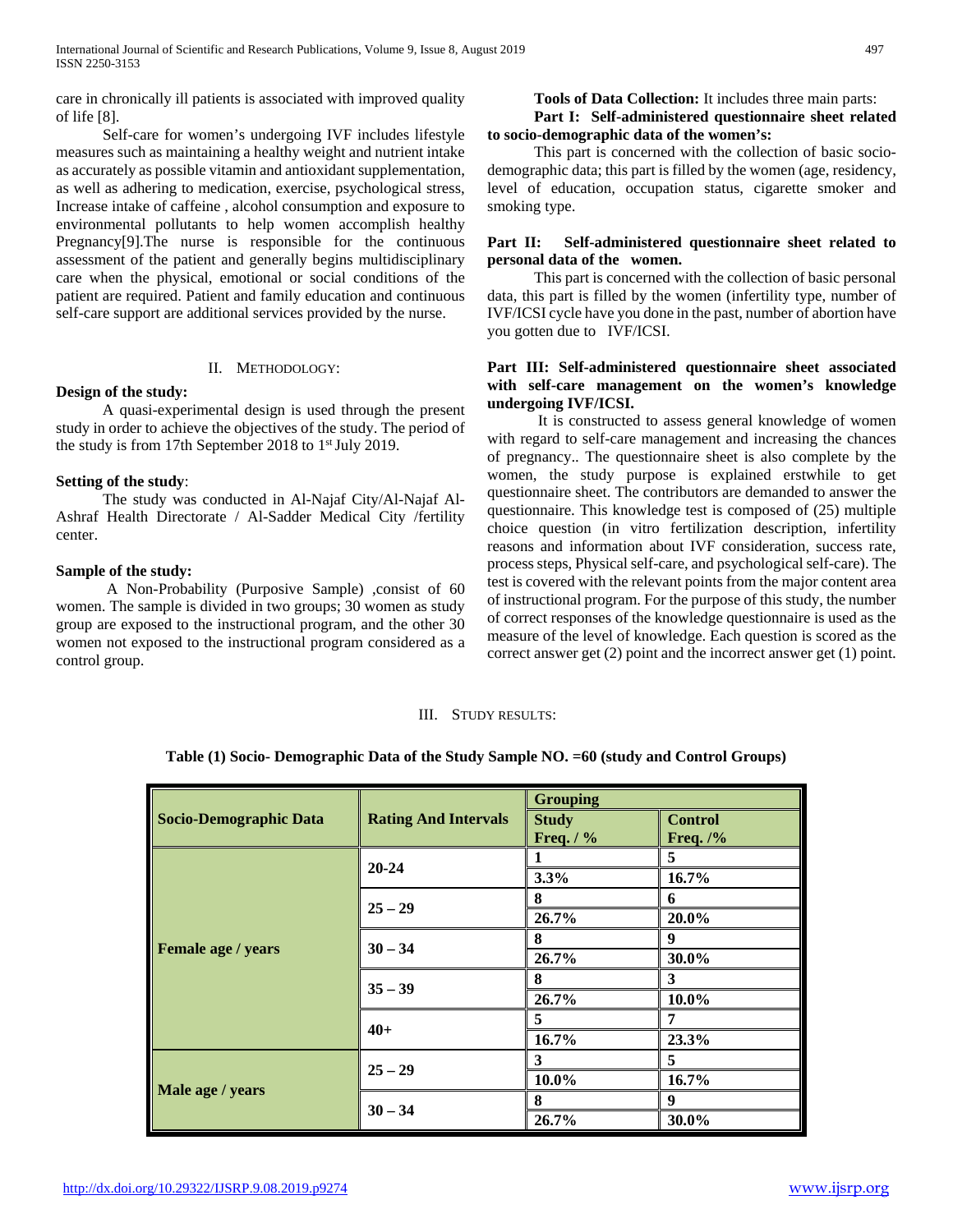|                            |                                | 8                       | $\overline{7}$ |
|----------------------------|--------------------------------|-------------------------|----------------|
|                            | $35 - 39$                      | 26.7%                   | 23.3%          |
|                            |                                | 11                      | 9              |
|                            | $40+$                          | 36.7%                   | 30.0%          |
|                            |                                | 18                      | 24             |
|                            | <b>Rural</b>                   | $60.0\%$                | 80.0%          |
| <b>Residency</b>           |                                | 12                      | 6              |
|                            | <b>Urban</b>                   | 40.0%                   | 20 %           |
|                            | Unable to read $\&$            | $\overline{2}$          | $\mathbf{1}$   |
|                            | write                          | 6.7%                    | 3.3%           |
|                            |                                | $\overline{\mathbf{4}}$ | 5              |
|                            | Read & Write                   | 13.3%                   | 16.7%          |
|                            | <b>Primary</b><br>school       | $\overline{5}$          | 5              |
|                            | graduate                       | 16.7%                   | 16.7%          |
|                            | <b>Intermediate</b><br>school  | 11                      | 14             |
| <b>Levels of education</b> | graduate                       | 36.7%                   | 46.7%          |
|                            | school                         | $\overline{\mathbf{4}}$ | $\bf{0}$       |
|                            | <b>Secondary</b><br>graduate   | 13.3%                   | $.0\%$         |
|                            |                                |                         |                |
|                            | <b>Institute graduate</b>      | $\mathbf{1}$<br>3.3%    | 1              |
|                            |                                |                         | 3.3%           |
|                            | <b>College</b><br>and<br>above | $\mathbf{3}$            | 4<br>13.3%     |
|                            | graduate                       | 10.0%                   |                |
|                            | <b>Housewife</b>               | 26                      | 27             |
|                            |                                | 86.7%                   | 90.0%          |
| <b>Occupation</b>          |                                | $\overline{\mathbf{4}}$ | 3 <sup>1</sup> |
|                            | <b>Employee</b>                | 13.3%                   | $10.0\%$       |
|                            |                                | $\mathbf{1}$            | 0              |
|                            | Yes                            | 3.3%                    | $.0\%$         |
| <b>Smoking</b>             | No                             | 29                      | 30             |
|                            |                                | $\overline{96.7\%}$     | 100.0%         |
|                            |                                | $\bf{0}$                | $\mathbf{1}$   |
|                            | active                         | $.0\%$                  | 3.3%           |
| <b>Smoking type</b>        |                                | 30                      | 29             |
|                            | <b>Passive</b>                 | 100.0%                  | 96.7%          |

 **Table(1)** shows the socio-demographic data of study group which as females were 26.7 % For three age groups 25-29,30-34 , 35-39 years old, 60.0% of them was residency 0f urban, 36.7% Intermediate school graduated , (86.7%) she was housewife, 96.7% from women not smoking , 100% of them was passive smokers. The socio-demographic of control group was 30% of the sample was female, at age 30-34 years old and male were 30% for two age groups 30-34 ,40 and over, 80% of them was urban residency , 46.7% Intermediate school graduated, 90% she was Housewife,100% from women not smoking, 96.7% of them was passive smokers .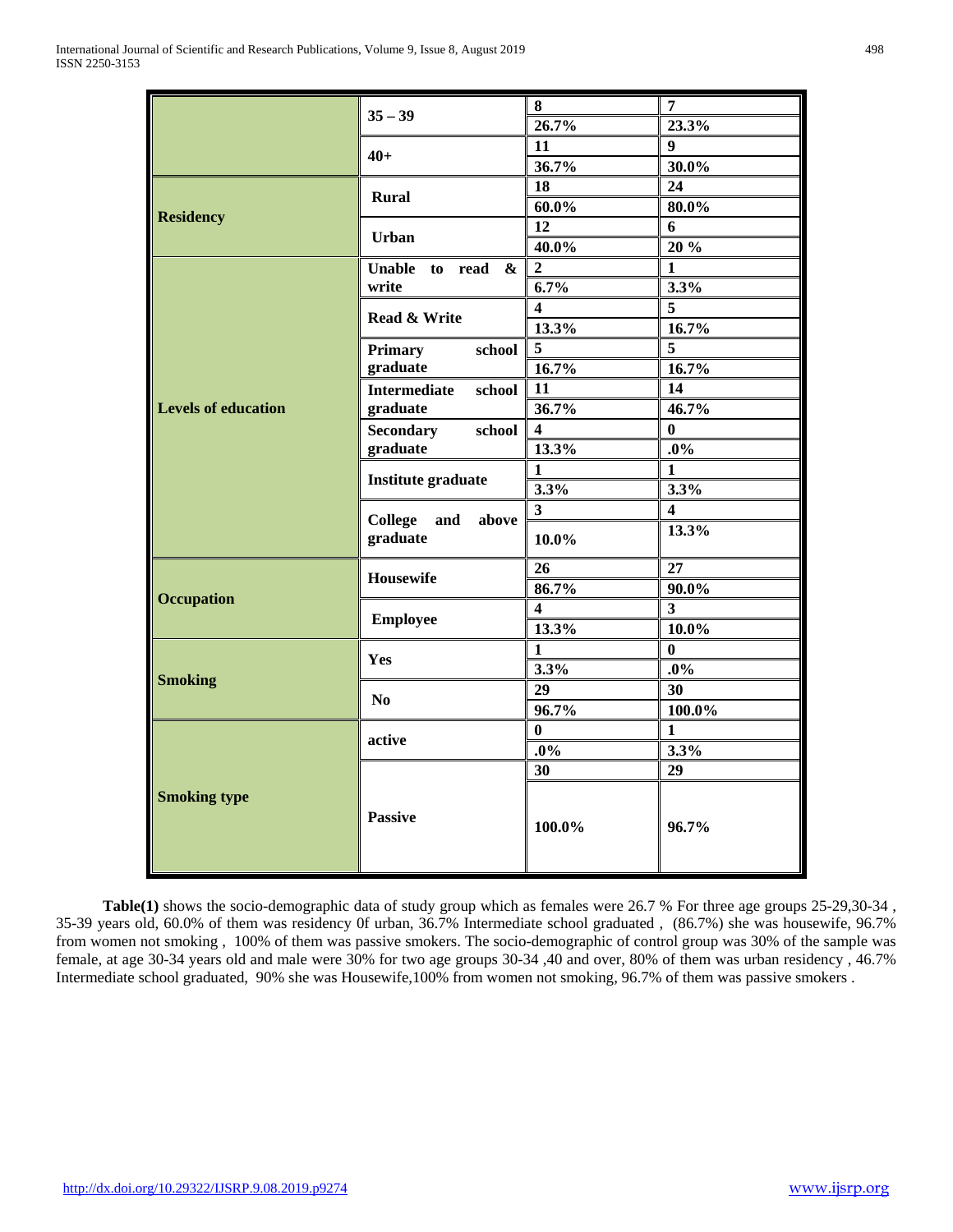# **Table (2) assessment of the Study Sample Responses at the Pre-Test for Both Study and Control Groups**

|                                                                    |                  | <b>Grouping</b>  |             |                   |                  |             |                   |  |
|--------------------------------------------------------------------|------------------|------------------|-------------|-------------------|------------------|-------------|-------------------|--|
|                                                                    |                  | <b>Study</b>     |             |                   | <b>Control</b>   |             |                   |  |
| <b>Items</b>                                                       | <b>Responses</b> | Freq.<br>(%)     | <b>Mean</b> | <b>Assessment</b> | Freq.<br>(%)     | <b>Mean</b> | <b>Assessment</b> |  |
|                                                                    | <b>Incorrect</b> | 20               |             |                   | 17               |             |                   |  |
| what is IVF                                                        |                  | 66.7%            | 1.33        | Fail              | 56.7%            | 1.43        | Fail              |  |
|                                                                    | <b>Correct</b>   | 10               |             |                   | 13               |             |                   |  |
|                                                                    |                  | 33.3%            |             |                   | 43.3%            |             |                   |  |
|                                                                    | <b>Incorrect</b> | 24               |             |                   | 19               |             |                   |  |
| What are the causes of infertility                                 |                  | $80.0\%$         | 1.20        | Fail              | 63.3%            | 1.37        | Fail              |  |
| and late procreation                                               | <b>Correct</b>   | 6                |             |                   | 11               |             |                   |  |
|                                                                    |                  | 20.0%            |             |                   | 36.7%            |             |                   |  |
|                                                                    | <b>Incorrect</b> | 27               |             |                   | 21               |             |                   |  |
| What are the possible complications                                |                  | 90.0%            | 1.10        | Fail              | 70.0%            | 1.30        | Fail              |  |
| of treatment                                                       | <b>Correct</b>   | $\mathbf{3}$     |             |                   | $\boldsymbol{9}$ |             |                   |  |
|                                                                    |                  | $10.0\%$         |             |                   | 30.0%            |             |                   |  |
|                                                                    | <b>Incorrect</b> | 9                |             |                   | 14               |             |                   |  |
| The success rate of IVF in women                                   |                  | 30.0%            | 1.70        | Pass              | 46.7%            | 1.53        | Pass              |  |
| aged 30-35                                                         | <b>Correct</b>   | 21               |             |                   | 16               |             |                   |  |
|                                                                    |                  | $70.0\%$         |             |                   | 53.3%            |             |                   |  |
|                                                                    | <b>Incorrect</b> | 8                |             |                   | 7                |             |                   |  |
| Your commitment with health care                                   |                  | 26.7%            | 1.73        | Pass              | 23.3%            | 1.77        | Pass              |  |
| provider guidelines                                                | <b>Correct</b>   | 22               |             |                   | 23               |             |                   |  |
|                                                                    |                  | 73.3%            |             |                   | 76.7%            |             |                   |  |
|                                                                    | <b>Incorrect</b> | 20               | 1.33        |                   | 12               |             |                   |  |
| The day of the egg retrieval process<br>should be fasting at least |                  | 66.7%            |             | Fail              | 40.0%            | 1.60        | Pass              |  |
| hours:                                                             |                  | 10               |             |                   | 18               |             |                   |  |
|                                                                    | Correct          | 33.3%            |             |                   | $60.0\%$         |             |                   |  |
|                                                                    | <b>Incorrect</b> | 16               |             |                   | 18               |             |                   |  |
| What is the period of rest and relax                               |                  | 53.3%            | 1.47        |                   | 60.0%            | 1.40        | Fail              |  |
| after the embryo transfer                                          | <b>Correct</b>   | 14               |             | Fail              | 12               |             |                   |  |
|                                                                    |                  | 46.7%            |             |                   | 40.0%            |             |                   |  |
|                                                                    | <b>Incorrect</b> | $\boldsymbol{9}$ |             |                   | 16               |             |                   |  |
| What is the adequate sleep hours                                   |                  | $30.0\%$         | 1.70        | Pass              | 53.3%            | 1.47        | Fail              |  |
| during day                                                         | <b>Correct</b>   | 21               |             |                   | 14               |             |                   |  |
|                                                                    |                  | 70.0%            |             |                   | 46.7%            |             |                   |  |
|                                                                    | <b>Incorrect</b> | 22               |             |                   | 21               |             |                   |  |
| What are the right ways to make                                    |                  | 73.3%            | 1.27        | Fail              | 70.0%            | 1.30        | Fail              |  |
| your sleep healthy                                                 | Correct          | 8                |             |                   | 9 <sup>°</sup>   |             |                   |  |
|                                                                    |                  | 26.7%            |             |                   | 30.0%            |             |                   |  |
|                                                                    | <b>Incorrect</b> | 15               |             |                   | 15               |             |                   |  |
| What are the risks of exercise and                                 |                  | 50.0%            | 1.50        | Pass              | 50.0%            | 1.50        | Pass              |  |
| hot baths                                                          | <b>Correct</b>   | 15               |             |                   | 15               |             |                   |  |
|                                                                    |                  | 50.0%            |             |                   | 50.0%            |             |                   |  |
|                                                                    | <b>Incorrect</b> | 6                |             |                   | 13               |             | Pass              |  |
| What chemicals do you avoid during                                 |                  | 20.0%            | 1.80        | Pass              | 43.3%            | 1.57        |                   |  |
| the I.C.S.I                                                        | Correct          | 24               |             |                   | 17               |             |                   |  |
|                                                                    |                  | 80.0%            |             |                   | 56.7%            |             |                   |  |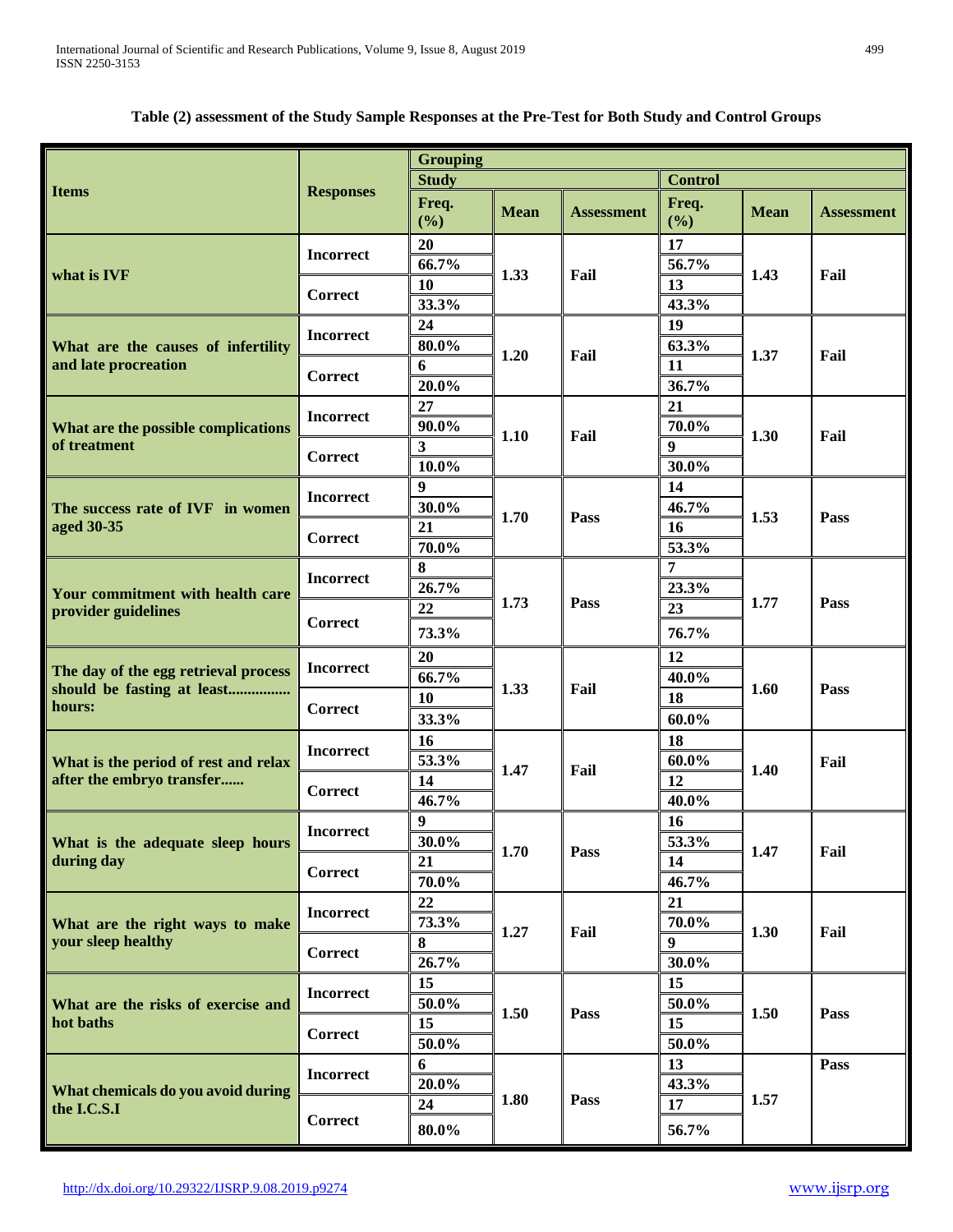| What is the benefit of eating large                         | <b>Incorrect</b> | 16<br>53.3%               |      |      | 12<br>40.0% |      |      |
|-------------------------------------------------------------|------------------|---------------------------|------|------|-------------|------|------|
| amounts of fruits and<br>vegetables                         |                  | 14                        | 1.47 | Fail | 18          | 1.60 | Pass |
| during the ICSI                                             | Correct          | 46.7%                     |      |      | $60.0\%$    |      |      |
|                                                             | <b>Incorrect</b> | 17                        |      |      | 24          |      |      |
| How many cups are recommended                               |                  | 56.7%                     | 1.43 | Fail | 80.0%       | 1.20 | Fail |
| for drinking water                                          | <b>Correct</b>   | 13                        |      |      | 6           |      |      |
|                                                             |                  | 43.3%                     |      |      | 20.0%       |      |      |
|                                                             | <b>Incorrect</b> | 16                        |      |      | 10          |      |      |
| What foods do we avoid during ICSI                          |                  | 53.3%                     | 1.47 | Fail | 33.3%       | 1.67 | Pass |
|                                                             | <b>Correct</b>   | 14                        |      |      | 20          |      |      |
|                                                             |                  | 46.7%<br>27               |      |      | 66.7%<br>22 |      |      |
| What is the benefit of iron-rich                            | <b>Incorrect</b> | 90.0%                     |      |      | 73.3%       |      |      |
| foods such as green leaves and peas                         |                  | 3                         | 1.10 | Fail | 8           | 1.27 | Fail |
| during ICSI                                                 | Correct          | 10.0%                     |      |      | 26.7%       |      |      |
|                                                             |                  | 23                        |      |      | 23          |      |      |
| What is the benefit of zinc intake                          | <b>Incorrect</b> | 76.7%                     |      |      | 76.7%       |      |      |
| during the ICSI                                             |                  | 7                         | 1.23 | Fail | 7           | 1.23 | Fail |
|                                                             | Correct          | 23.3%                     |      |      | 23.3%       |      |      |
|                                                             |                  | 21                        |      |      | 17          |      |      |
| What is the recommended daily                               | <b>Incorrect</b> | 70.0%                     |      |      | 56.7%       |      |      |
| amount of whole fat milk that helps<br>boost your fertility | Correct          | $\boldsymbol{9}$          | 1.30 | Fail | 13          | 1.43 | Fail |
|                                                             |                  | 30.0%                     |      |      | 43.3%       |      |      |
| What is the benefit of vitamin D<br>during ICSI             | <b>Incorrect</b> | 24                        |      |      | 19          |      |      |
|                                                             |                  | $80.0\%$                  | 1.20 | Fail | 63.3%       | 1.37 | Fail |
|                                                             | <b>Correct</b>   | 6                         |      |      | 11          |      |      |
|                                                             |                  | 20.0%                     |      |      | 36.7%       |      |      |
|                                                             | <b>Incorrect</b> | 21                        |      |      | 21          |      |      |
| What is the benefit of taking fish oil<br>during ICSI       |                  | 70.0%<br>$\boldsymbol{9}$ | 1.30 | Fail | 70.0%<br>9  | 1.30 | Fail |
|                                                             | Correct          | 30.0%                     |      |      | 30.0%       |      |      |
|                                                             |                  | 24                        |      |      | 21          |      |      |
| What is the benefit of dietary                              | <b>Incorrect</b> | $80.0\%$                  |      |      | 70.0%       |      |      |
| supplement Q-Enzyme 10 during                               |                  | 6                         | 1.20 | Fail | 9           | 1.30 | Fail |
| <b>ICSI</b>                                                 | Correct          | 20.0%                     |      |      | 30.0%       |      |      |
|                                                             |                  | 14                        |      |      | 16          |      |      |
| The most important ways to relieve                          | <b>Incorrect</b> | 46.7%                     |      |      | 53.3%       |      |      |
| stress                                                      |                  | 16                        | 1.53 | Pass | 14          | 1.47 | Fail |
|                                                             | <b>Correct</b>   | 53.3%                     |      |      | 46.7%       |      |      |
|                                                             |                  | 25                        |      |      | 24          |      |      |
| What is the benefit of emotional                            | <b>Incorrect</b> | 83.3%                     | 1.17 | Fail | $80.0\%$    | 1.20 | Fail |
| freedom technique to reduce stress                          | Correct          | 5                         |      |      | 6           |      |      |
|                                                             |                  | 16.7%                     |      |      | 20.0%       |      |      |
| The importance of applying deep                             | <b>Incorrect</b> | 18                        |      |      | 18          |      |      |
| breathing exercise                                          |                  | 60.0%                     |      |      | $60.0\%$    |      |      |
|                                                             | <b>Correct</b>   | 12                        | 1.40 | Fail | 12          | 1.40 | Fail |
|                                                             |                  | 40.0%                     |      |      | 40.0%       |      |      |
|                                                             | <b>Incorrect</b> | 19                        |      |      | 21          |      |      |
| What is the benefit of mindfulness                          |                  | 63.3%                     | 1.37 | Fail | 70.0%       | 1.30 |      |
|                                                             | Correct          | 11                        |      |      | 9           |      | Fail |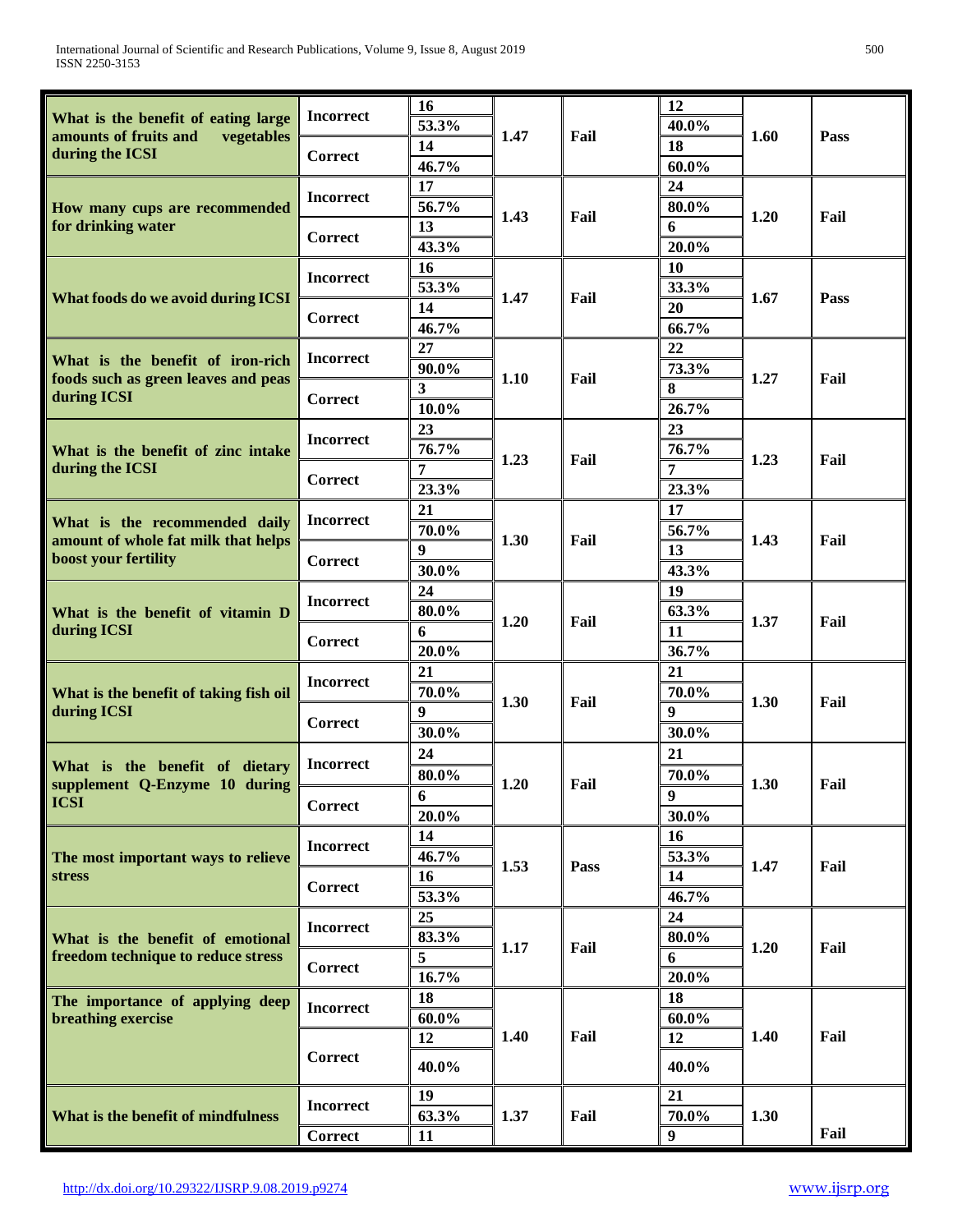|                                       |           | 36.7%    |      |      | 30.0% |      |      |
|---------------------------------------|-----------|----------|------|------|-------|------|------|
| To reduce negative emotions we<br>use |           | 25       |      |      | 22    |      |      |
|                                       | Incorrect | 83.3%    | 1.17 | Fail | 73.3% | 1.27 | Fail |
|                                       |           |          |      |      |       |      |      |
|                                       | Correct   | $16.7\%$ |      |      | 26.7% |      |      |

Results in **table (2)** shows the women responses for question concerning their knowledge toward self-care management at pretest for (study and control groups) whereas most they have been fail knowledge.

# **Table (3) assessment of the Study Sample Responses at the Post-Test for Both Study and Control Groups**

|                                                       |                  | <b>Grouping</b> |                  |                       |                |             |            |
|-------------------------------------------------------|------------------|-----------------|------------------|-----------------------|----------------|-------------|------------|
| <b>Items</b>                                          | <b>Responses</b> | <b>Study</b>    |                  |                       | <b>Control</b> |             |            |
|                                                       |                  | Freq.<br>(%)    | <b>Mean</b>      | <b>Assessme</b><br>nt | Freq.<br>(%)   | <b>Mean</b> | Assessment |
|                                                       |                  | 10              |                  |                       | 14             |             |            |
|                                                       | <b>Incorrect</b> | 33.3%           |                  |                       | 46.7%          |             |            |
| what is IVF                                           |                  | 20              | 1.66             | Pass                  | 16             | 1.53        | Pass       |
|                                                       | <b>Correct</b>   | 66.7%           |                  |                       | 53.3%          |             |            |
|                                                       | <b>Incorrect</b> | 3               |                  |                       | 14             |             |            |
| What are the causes of infertility                    |                  | $10.0\%$        | 1.90             | Pass                  | 46.7%          | 1.53        | Pass       |
| and late procreation                                  | <b>Correct</b>   | 27              |                  |                       | 16             |             |            |
|                                                       |                  | 90.0%           |                  |                       | 53.3%          |             |            |
|                                                       | <b>Incorrect</b> | 13              |                  |                       | 18             |             |            |
| What<br>the<br>possible<br>are                        |                  | 43.3%           | 1.56             | Pass                  | $60.0\%$       | 1.40        | Fail       |
| complications of treatment                            | <b>Correct</b>   | 17              |                  |                       | 12             |             |            |
|                                                       |                  | 56.7%           |                  |                       | 40.0%          |             |            |
|                                                       | <b>Incorrect</b> | 3               |                  |                       | 17             |             |            |
| The success rate of IVF in women                      |                  | $10.0\%$        | 1.90             | Pass                  | 56.7%          | 1.43        | Fail       |
| aged 30-35                                            | <b>Correct</b>   | 27              |                  |                       | 13             |             |            |
|                                                       |                  | 90.0%<br>0      |                  |                       | 43.3%<br>8     |             |            |
| Your commitment with health care                      | <b>Incorrect</b> | $.0\%$          | $\overline{2}$   | Pass                  | 26.7%          | 1.73        |            |
| provider guidelines                                   |                  | 30              |                  |                       | 22             |             | Pass       |
|                                                       | <b>Correct</b>   | 100 %           |                  |                       | 73.3%          |             |            |
|                                                       |                  | 0               |                  |                       | 14             |             |            |
| The day of the egg retrieval process                  | <b>Incorrect</b> | .0%             |                  |                       | 46.7%          |             |            |
| should be fasting at least                            |                  | 30              | $\boldsymbol{2}$ | Pass                  | <b>16</b>      | 1.53        | Pass       |
| hours:                                                | <b>Correct</b>   | 100 %           |                  |                       | 53.3%          |             |            |
|                                                       | <b>Incorrect</b> | 1               |                  |                       | 18             |             |            |
| What is the period of rest and relax                  |                  | 3.3%            | 1.96             | Pass                  | $60.0\%$       | 1.40        | Fail       |
| after the embryo transfer                             | <b>Correct</b>   | 29              |                  |                       | 12             |             |            |
|                                                       |                  | 96.7%           |                  |                       | 40.0%          |             |            |
|                                                       | <b>Incorrect</b> | 1               |                  |                       | 14             |             |            |
| What is the adequate sleep hours                      |                  | 3.3%            | 1.96             | Pass                  | 46.7%          | 1.53        | Pass       |
| during day                                            | <b>Correct</b>   | 29              |                  |                       | 16             |             |            |
|                                                       |                  | 96.7%           |                  |                       | 53.3%          |             |            |
|                                                       | <b>Incorrect</b> | 4               |                  |                       | 18             |             |            |
| What are the right ways to make<br>your sleep healthy |                  | 13.3%           | 1.86             | Pass                  | $60.0\%$<br>12 | 1.40        | Fail       |
|                                                       | <b>Correct</b>   | 26<br>86.7%     |                  |                       | 40.0%          |             |            |
|                                                       | <b>Incorrect</b> | $\overline{2}$  | 1.93             | Pass                  | 16             | 1.46        | Fail       |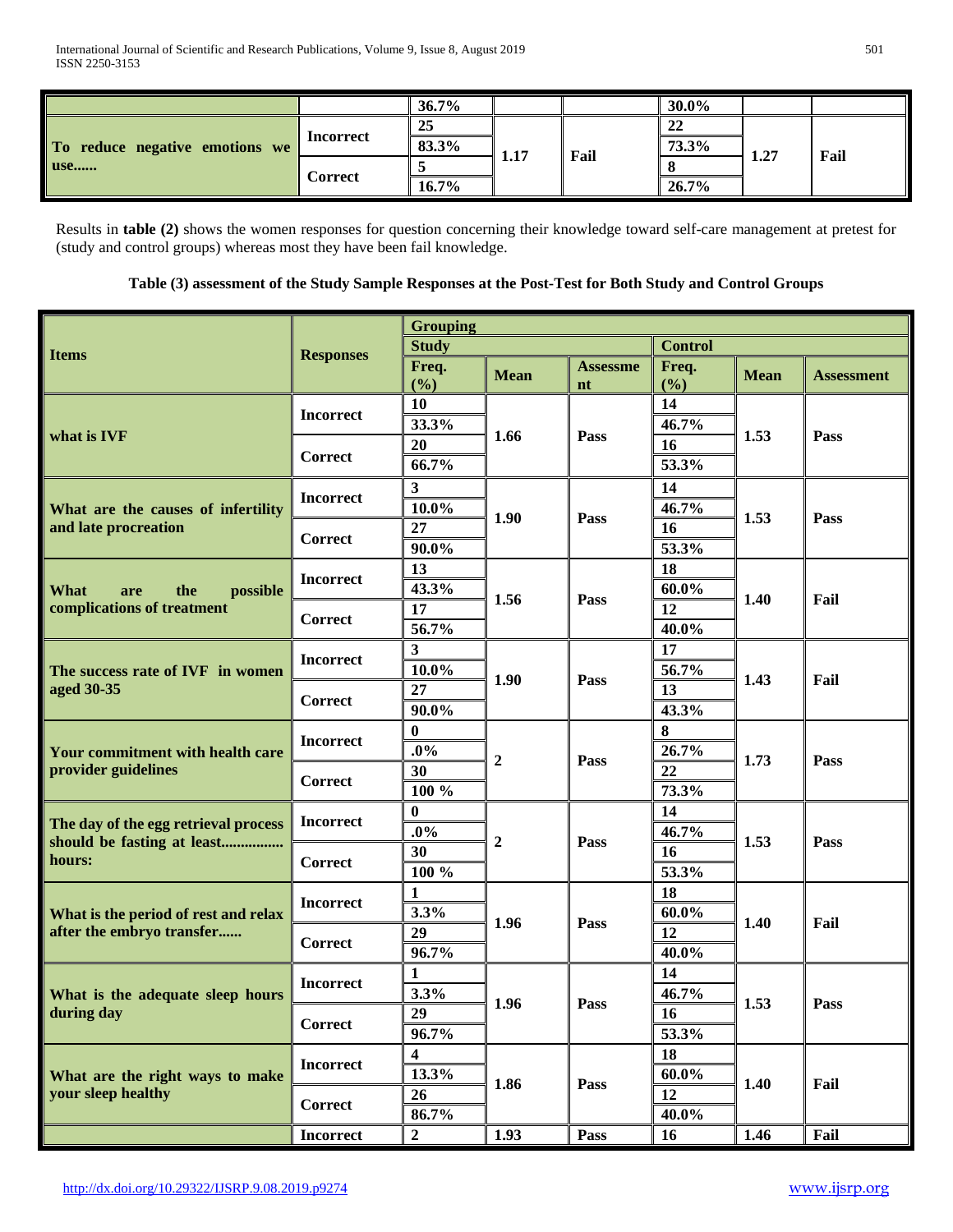| What are the risks of exercise and                                         |                  | 6.7%                    |                  |             | 53.3%            |      |      |
|----------------------------------------------------------------------------|------------------|-------------------------|------------------|-------------|------------------|------|------|
| hot baths                                                                  | <b>Correct</b>   | 28                      |                  |             | 14               |      |      |
|                                                                            |                  | 93.3%                   |                  |             | 46.7%            |      |      |
|                                                                            | <b>Incorrect</b> | 0                       |                  |             | 11               |      |      |
| What chemicals do you avoid                                                |                  | $.0\%$                  | $\boldsymbol{2}$ | Pass        | 36.7%            | 1.63 | Pass |
| during the I.C.S.I                                                         | <b>Correct</b>   | 30                      |                  |             | 19               |      |      |
|                                                                            |                  | 100.0%                  |                  |             | 63.3%            |      |      |
|                                                                            | <b>Incorrect</b> | 4                       |                  |             | 13               |      |      |
| What is the benefit of eating large<br>amounts of fruits and<br>vegetables |                  | 13.3%                   | 1.86             | Pass        | 43.3%            | 1.56 | Pass |
| during the ICSI                                                            | <b>Correct</b>   | 26                      |                  |             | 17               |      |      |
|                                                                            |                  | 86.7%                   |                  |             | 56.7%            |      |      |
|                                                                            | <b>Incorrect</b> | 3                       |                  |             | 22               |      |      |
| How many cups are recommended                                              |                  | $10.0\%$                | 1.90             | Pass        | 73.3%            | 1.26 | Fail |
| for drinking water                                                         | Correct          | 27                      |                  |             | 8                |      |      |
|                                                                            |                  | 90.0%                   |                  |             | 26.7%            |      |      |
|                                                                            | <b>Incorrect</b> | 2                       |                  |             | <b>10</b>        |      |      |
| What foods do we avoid during                                              |                  | 6.7%                    | 1.93             | Pass        | 33.3%            | 1.66 | Pass |
| <b>ICSI</b>                                                                | Correct          | 28                      |                  |             | 20               |      |      |
|                                                                            |                  | 93.3%                   |                  |             | 66.7%            |      |      |
| What is the benefit of iron-rich                                           | <b>Incorrect</b> | 3                       |                  |             | 21               |      |      |
| foods such as green leaves and peas                                        |                  | $10.0\%$                | 1.90             | Pass        | 70.0%            | 1.30 | Fail |
| during ICSI                                                                | Correct          | 27                      |                  |             | 9                |      |      |
|                                                                            |                  | $90.0\%$                |                  |             | 30.0%            |      |      |
|                                                                            | <b>Incorrect</b> | 11                      | 1.63             |             | 18               |      |      |
| What is the benefit of zinc intake                                         |                  | 36.7%                   |                  | Pass        | 60.0%            | 1.40 | Fail |
| during the ICSI                                                            | Correct          | 19                      |                  |             | 12               |      |      |
|                                                                            |                  | 63.3%                   |                  |             | 40.0%            |      |      |
| What is the recommended daily                                              | <b>Incorrect</b> | 4                       |                  |             | 20               |      |      |
| amount of whole fat milk that helps                                        |                  | 13.3%                   | 1.86             | Pass        | 66.7%            | 1.33 | Fail |
| boost your fertility                                                       | <b>Correct</b>   | 26                      |                  |             | 10               |      |      |
|                                                                            |                  | 86.7%                   |                  |             | 33.3%            |      |      |
|                                                                            | <b>Incorrect</b> | 7                       |                  |             | 21               |      |      |
| What is the benefit of vitamin D                                           |                  | 23.3%                   | 1.76             | Pass        | 70.0%            | 1.30 | Fail |
| during ICSI                                                                | <b>Correct</b>   | 23                      |                  |             | $\boldsymbol{9}$ |      |      |
|                                                                            |                  | 76.7%                   |                  |             | 30.0%            |      |      |
|                                                                            | <b>Incorrect</b> | $\overline{2}$<br>6.7%  |                  |             | 19<br>63.3%      |      |      |
| What is the benefit of taking fish oil<br>during ICSI                      |                  | 28                      | 1.93             | <b>Pass</b> | 11               | 1.36 | Fail |
|                                                                            | <b>Correct</b>   | 93.3%                   |                  |             | 36.7%            |      |      |
|                                                                            |                  | 13                      |                  |             | 18               |      |      |
| What is the benefit of dietary                                             | <b>Incorrect</b> | 43.3%                   |                  |             | $60.0\%$         |      |      |
| supplement Q-Enzyme 10 during                                              |                  | 17                      | 1.56             | Pass        | 12               | 1.40 | Fail |
| <b>ICSI</b>                                                                | <b>Correct</b>   | 56.7%                   |                  |             | 40.0%            |      |      |
|                                                                            |                  | 9                       |                  |             | 16               |      |      |
| The most important ways to relieve                                         | <b>Incorrect</b> | 30.0%                   |                  |             | 53.3%            |      |      |
| stress                                                                     |                  | 21                      | 1.70             | Pass        | 14               | 1.46 | Fail |
|                                                                            | <b>Correct</b>   | 70.0%                   |                  |             | 46.7%            |      |      |
|                                                                            |                  | 6                       |                  |             | 22               |      |      |
| What is the benefit of emotional                                           | <b>Incorrect</b> | 20.0%                   |                  |             | 73.3%            |      |      |
| freedom technique to reduce stress                                         |                  | 24                      | 1.80             | <b>Pass</b> | 8                | 1.26 | Fail |
|                                                                            | Correct          | $80.0\%$                |                  |             | 26.7%            |      |      |
|                                                                            | <b>Incorrect</b> | $\overline{\mathbf{4}}$ | 1.86             | Pass        | 16               | 1.46 | Fail |
|                                                                            |                  |                         |                  |             |                  |      |      |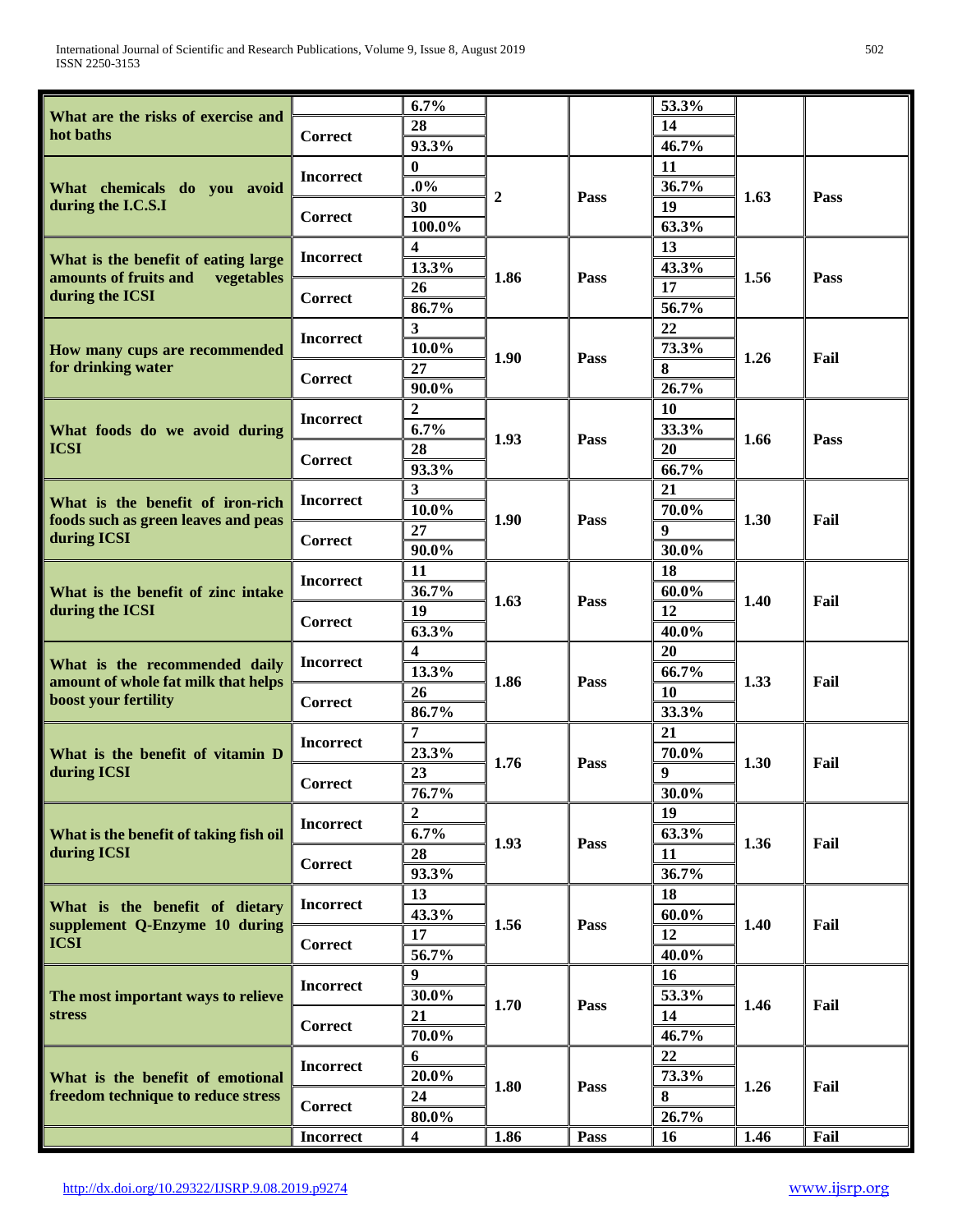|                                                       |                  | 13.3% |      |      | 53.3% |      |      |
|-------------------------------------------------------|------------------|-------|------|------|-------|------|------|
| The importance of applying deep<br>breathing exercise | <b>Correct</b>   | 26    |      |      | 14    |      |      |
|                                                       |                  | 86.7% |      |      | 46.7% |      |      |
|                                                       | <b>Incorrect</b> |       |      |      | 19    |      |      |
| What is the benefit of mindfulness                    |                  | 3.3%  | 1.96 | Pass | 63.3% | 1.36 | Fail |
|                                                       | <b>Correct</b>   | 29    |      |      |       |      |      |
|                                                       |                  | 96.7% |      |      | 36.7% |      |      |
|                                                       | <b>Incorrect</b> |       |      |      | 21    |      |      |
| To reduce negative emotions we                        |                  | 13.3% |      | Pass | 70.0% | 1.30 |      |
| <b>use</b>                                            | Correct          | 26    | 1.86 |      |       |      | Fail |
|                                                       |                  | 86.7% |      |      | 30.0% |      |      |

Results in **table (3)** shows the women responses for questions concerning their knowledge toward self-care management at post- test for control groups whereas most they have been fail in the test. Study group of all of them (100%) are good in same test in post-test after exposed to instructional sessions.

|                               |                               | <b>Grouping</b> |                |  |
|-------------------------------|-------------------------------|-----------------|----------------|--|
| <b>Pregnancy test results</b> | <b>Statistical Parameters</b> | <b>Study</b>    | <b>Control</b> |  |
|                               | Freq.                         |                 |                |  |
| positive                      | $\frac{0}{0}$                 | 26.7%           | 10.0%          |  |
|                               | Freq.                         | 22              | 27             |  |
| negative                      | $\frac{0}{0}$                 | 73.3%           | 90.0%          |  |
|                               | Freq.                         | 30              | 30             |  |
| <b>Total</b>                  | $\frac{6}{6}$                 | 100.0%          | 100.0%         |  |

# **Table (4) pregnancy test for study and control groups**

Results in **table (4)** shows pregnancy test for (study and control groups) whereas study group (26.7%) positive after increasing knowledge and adhering of instructional program. while the control group (10%) positive.

|  | Table (5) mean difference (independent sample t-test) between the study and control group responses at pre-test and post -test |  |  |  |
|--|--------------------------------------------------------------------------------------------------------------------------------|--|--|--|
|  |                                                                                                                                |  |  |  |

| <b>Periods of measurements</b> | Groups       |    | <b>Mean</b> | Std.<br><b>Deviation</b> | t-value | d.f. | p-value   |
|--------------------------------|--------------|----|-------------|--------------------------|---------|------|-----------|
| <b>Pre-test</b>                | Study        | 30 | 1.378       | .103                     | 1.060   | 58   | .293      |
|                                | Control      | 30 | 1.409       | .1203                    |         |      | <b>NS</b> |
| <b>Post-test</b>               | <b>Study</b> | 30 | 1.8533      | .07884                   |         |      | .001      |
|                                | Control      | 30 | 1.4427      | .14130                   | 13.901  | 58   | HS        |

The results of **table (5)** show a highly significant difference which found between the pre-test and post-test of the study group who are participated in the instructional sessions and the control group who did not exposed to any intervention related to knowledge at p-value (0.001).

## **Discussion**

# **1. Discussion of the Socio-Demographic and reproductive Data related to the Women's undergoing In Vitro Fertilization / ICSI:**

the present study highlights the contributions of some demographic variables for women who review the fertility center in Najaf, most of them aged (25-29 , 30-34 , 35-39) 26% of the study group and (30-34) 30% of the control group. This result corresponds to the Omu and Alexander (2010) conducted in Kuwait, where it showed that the age of 20-29 years old is the dominant age[10]. .This results may come because women in this age are more likely to be pregnant and this age group is a preferable for pregnancy, so they seeking for fertility treatment. also our study is agree with the study of Dunson and other in 2004 Women aged 19–26 years had significantly higher probabilities of pregnancy than women aged 27–29 years . Women aged 30–34 years were similar to the 27 to 29-year-olds, but women aged 35– 40 years had further reductions in their probabilities of pregnancy [11].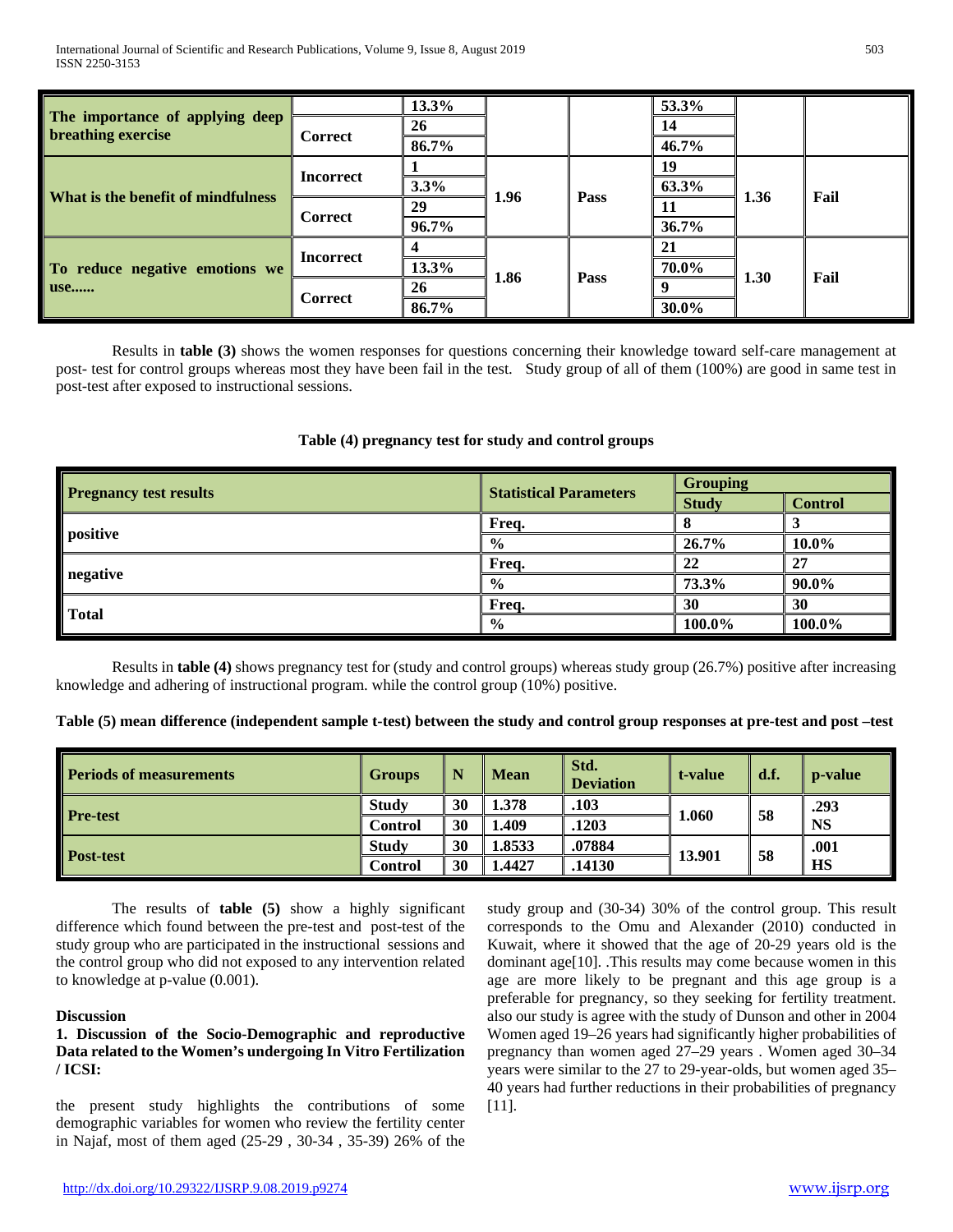Age of male is expected to negatively affect semen quality. Testicular changes in age are associated with a lack of T levels. In this study, a high percentage of the study group was found in control of men between the ages of  $(30, 34 \text{ and } 40 +)$  This is consistent with Mehdi in 2007, indicating a decrease in the parameters of sperm and semen with age, decrease of movement of Sperm in general by 7% / year with a decrease in the size of sperm by 3.1% / year as the volume of semen decreases 10% at the age of 30 years so the patient should be aware of each of the factors mentioned<sup>[12]</sup>.

 In terms of residence, the study shows that a high percentage of the study group (60%) and the control group (80%) live in urban areas. This is in agreement with Abdullah in 2016, indicating that 72% of them live in urban areas. This result matches with the result of Saoji (2014) who mentioned that most study group are living in urban residential area , while most control group are from rural area. This result may come due to women who live in urban more vulnerable to pollutants and chemicals such as; polluted air from factories, vehicles and electric generators. In addition, frequent use of detergents, cosmetic and pesticides [13][14]**.**

 With regard to the level of education, the study revealed that the highest percentage of the study sample of the two groups control and study are middle school graduates. This may be because most of the women have not been able to complete their education because of the circumstances and the nature of our Iraqi society. In addition, this result may be due to the continuing economy, political crises and wars that our country suffered from the beginning of the 1980s until this time. Asmail and Moussa 2017 noted that highly educated women are more likely to use problem-focused approaches, such as doing something about a problem, identifying the cause, thinking about the situation, and looking for information. relatively high levels of education are associated with positive health behaviors and can lead to the assumption of more adaptive coping strategies[15].

 The current study indicated that the highest percentage of women in the study group 86% and the control group 90% are housewives. These results are consistent with those of AbudlAzeez *et al.*, (2019), where the majority of the 82% of women are housewives and have no personal income. These results are related to our communities that encourage females to be housewives and care for their families and their children. This result is due to the lack of government jobs in the country and no other source of financial support. These results coincide with Hamad's (2009) For females are housewives and their husbands are self-employed. For working women, chemicals can be inhaled either through environmental exposure or potential exposure in the workplace[16].

 With regard to smoking and passive smoking, most of the study sample of the two groups control and study are non-smokers but are highly exposed to secondhand smoke, and this result agrees with Amirkhani and others. (2014) as well as Abdullah (2016), who stated that "the high percentage of the study group and the control group are passive smokers." The proportion of smokers in women of childbearing age has increased significantly in the last 30 years (WHO, 2007). Unfortunately, most women are unaware of the relationship between smoking and infertility (Ruth and Taylor, 2001). The relationship between smoking and infertility in women has been discussed in many studies. Cigarette smoke

contains many toxic substances known to be related to fertility, endocrine disorders, and onset of early menopause, early ovarian failure, and reduced rate of implantation (ASRM, 2018) .Thus, cigarette smoking can lead to a bad diagnosis of assisted reproductive technologies [17][18][19][20] .

# **2. Discussion of the assessment of the study sample responses at the pre-test and post-test for both study and control groups Related to the Women's undergoing In Vitro Fertilization / ICSI:**

 After implementation of the instructional program for the study group improved their knowledge about self-care management and increased their interest in adjusting their lifestyle to increase the chance of pregnancy. These results are consistent with a study carried out by Neamah and others (2018) in Iraq / Baghdad where Neamah said that results in both groups (study And control) in the pre-test have low knowledge about fertility and artificial insemination. After the implementation of the educational program of the study group, the couple to improve knowledge about artificial insemination. This study shows the importance of the educational program on knowledge of infertile couples who have increased knowledge of infertile couples after the implementation of the educational program [21].

## **3. Discussion of the Pregnancy Test for Study and Control Groups:**

 In this study, the adherence to the guidelines of the program on self-care management for women undergoing IVF/ICSI increases the chances of pregnancy and the success of the IVF process. Within a month of follow-up with each woman, the results showed that the group that underwent instruction sessions achieved pregnancy by a percentage of 26.7 %. Commitment and instruction have a potential effect of reducing stress and increase the chance of pregnancy potential because the intensity and tension greatly reduces the probability of pregnancy and there are further reviews prove this and this is consistent with the results of Boivin and de Liz and Strauss, which investigated the effectiveness of psychological interventions for infertility also, The results of the systematic review and meta-analysis conducted by Hammerli et al, which analyzed the effectiveness of psychiatric interventions for infertile patients, suggest that psychological interventions such as instruction , educational intervention and relaxation improve the chances of some patients becoming pregnant and having a significant impact on pregnancy rate. The results of a study conducted in Iran in 2017 on 1079 infertile women that there is a positive impact of counseling on pregnancy rate p : 0.00 [22][23].

# **4. Discussion the effectiveness of the instructional program on the knowledge of women undergoing IVF/ICSI self-care management for study and control groups**

 Table (6) presents highly significant difference between the results of the post- test of the study group and the control group that demonstrates the effectiveness of the instructional program in self-care management for women . The study of self-care was associated with a significant increase in knowledge and positive attitudes in the intervention group, This study was agreed with a study conducted at Kamal Al-Samaraee Hospital in Baghdad by Neamah and others in 2018. It explained that the implementation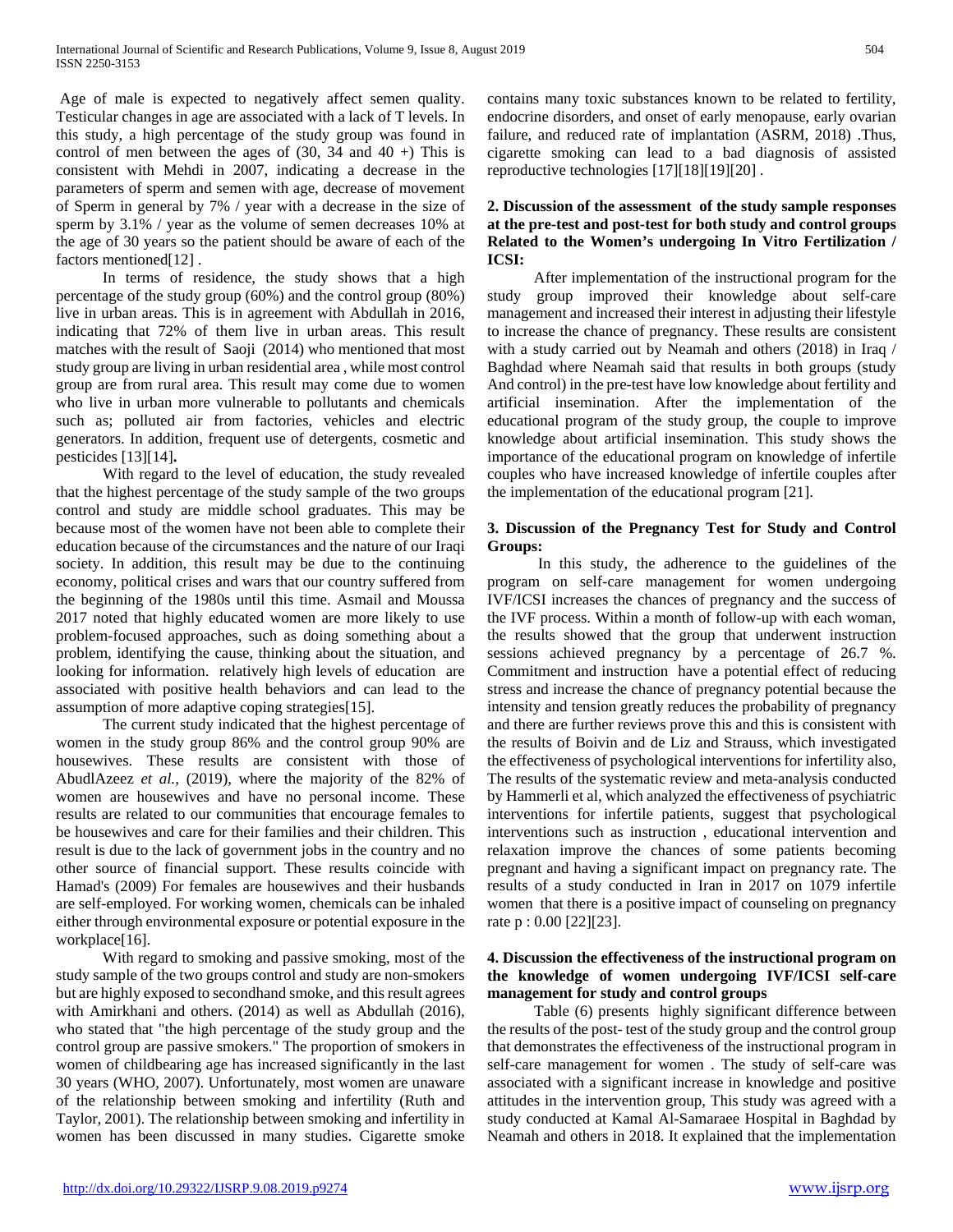of the educational program increases and improves the knowledge of infertile couples towards artificial insemination . There is a statistical significance between the knowledge about artificial insemination of the study groups and post-test observation, and in another study conducted in Egypt in 2018 on 100 infertile women as it revealed that 49.0% of women had weak knowledge before intervention. However, 73.0% of them had good knowledge after one month of consecutive intervention. In addition, there was a statistically significant relationship ( $P \le 0.01$ ) between the sex function scores of infertile women before and one month of intervention. Also, only 4.0% of the women studied had a positive attitude towards adaptation to infertility before intervention. At the same time, after one month of intervention, the positive attitude changed to 92.0%, respectively[24] .

### IV. CONCLUSION:

 In the light of this study, we can conclude that there has been a significant improvement in women's knowledge, practices and attitudes regarding self-care management after the instructional program. There was a positive correlation between women's knowledge and attitude before and after intervention. In addition, given the hypothesis of the alternative study to predict the positive affected of the program's effectiveness on self-care management on the women's knowledge undergoing IVF/ICSI, as demonstrated by this effect, there is no evidence of acceptance of the null hypothesis. Otherwise, the alternative hypothesis is accepted.

## V. RECOMMENDATIONS:

 1. All fertility centers in Iraq should include an instructional program of self-care management for women undergoing IVF

 2. Using different types of mass media to increase women awareness about advance maternity treatment for infertility

 3. Conduct training programs for all nurses in fertility centers to enable them to educate women about infertility treatments and self-care management.

 4. Further studies should be made to find the national prevalence of infertility among Iraqi women for infertility treatment and self-care management.

#### **REFERENCES**

- [1] 1.World Health Organization, 2015.
- [2] 2.World Health Organization, 2017.
- [3] 3. Centers for disease control and prevention, 2015.
- [4] 4. Salih Joelsson, L. 2018. Lifestyle and Reproductive Health among Women prior toConception. Digital Comprehensive Summaries of Uppsala Dissertations from the Faculty ofMedicine 1421. 69 pp.
- [5] 5. Dondorp, W., Dewert, G., Pennings, G., Shenfield, F., Devoey, P,. Tarlatzis, B,. Barri, P. (2010) 'Lifestyle-related factors and access to medically assisted reproduction', Human Reproduction, 25(3), pp. 578–583. doi: 10.1093/humrep/dep458.
- [6] 6. Boivin, J., Takefman, J. and Braverman, A. (2011) 'The fertility quality of life (FertiQoL) tool: Development and general psychometric properties', Human Reproduction, 26(8), pp. 2084–2091. doi: 10.1093/humrep/der171.
- [7] 7. MORI Department of health (2005) 'Public Attitudes to Self Care Baseline Survey', Self, (February).
- [8] 8. Taylor.S.G, Renpenning. K., (2011),' Self-care science, nursing theory, and evidence-based practice', 1st edition, Choice Reviews Online. 1st edition. New York: springer publisher company.
- [9] 9. Rossi, B. V., (2016) 'Lifestyle and in vitro fertilization : what do patients believe ?', Fertility Research and Practice. Fertility Research and Practice, pp. 1–8. doi: 10.1186/s40738-016-0026-5.
- [10] 10. Omu, Florence E.; Alexander E. Emotional reaction to diagnosis of infertility in Kuwait and successful clients' perception of nurses' role during treatment. BMC nursing, 2010, 9.1: 1.
- [11] 11. Dunson, D. B., Baird, D. D. and Colombo, B. (2004) 'Increased infertility with age in men and women', Obstetrics and Gynecology, 103(1), pp. 51–56. doi: 10.1097/01.AOG.0000100153.24061.45.
- [12] 12. al-khazraji, E. M., in-vitro human sperm activation of infertile patients suffering from oligspermia and asthnospermia by the application of different techniques.
- [13] 13. Abdullah, A. M., (2016) 'Risk Factors of Infertility Among Young Women at Al- Najaf City', 6(12), pp. 21–30.
- [14] 14. Saoji, Ajeet Vasant. : Primary Infertility problems among female have been a source of concern in India lately. Int J Med Res Health Sci, 2014, 4.1: 332-40.
- [15] 15. Ismail, N. I. A. A. and Moussa, A. A. A. (2017) 'Coping Strategies and Quality of Life among Infertile Women in Damanhour City', *IOSR Journal of Nursing and Health Science*, 06(02), pp. 31–45. doi: 10.9790/1959- 0602083145.
- [16] 16. Abed1, R. A., Al-Dujaily2,A. H., Adai3, M. G.(2019) 'Psychological Problems among Infertile Couple with and without In vitro Fertilization Procedure: Comparative Study' Indian Journal of Public Health Research & Development, January 2019, Vol. 10, No. 01, DOI Number: 10.5958/0976- 5506.2019.00192.X.
- [17] 17. Amirkhani, J., Yadollah-Damavandi, S., Mirlohi, S. M. J., Nasiri, S. M., Parsa, Y., & Gharehbeglou, M. : Correlation between Abortion and Infertility among Nonsmoking Women with a History of Passive Smoking in Childhood and Adolescence. International journal of reproductive medicine, 2014.
- [18] 18. World Health Organization, 2007
- [19] 19. Roth L, Taylor HS. Risks of smoking to reproductive health: assessment of women's knowledge. Am J Obstet Gynecol 2001;184:934–9.
- [20] 20. American Society for Reproductive Medicine, 2018 .
- [21] 21. Neamah, A. K. (2018) 'Effectiveness Of An Education Program On Infertile Couple ' s Knowledge Toward Artificial Insemination At Kamal Al - Samaraee Hospital / Fertility And In Vitro Fertilization Center', 7(3), pp. 36–42. doi: 10.9790/1959-0703093642.
- [22] 22. Boivin J. A review of psychosocial interventions in infertility. Soc Sci Med 2003; 57: 2325-2341.
- [23] 23. karimzadeh , M., salsabili , N., asbagh ,F. A., teymouri, R., pourmand, G. Psychological Disorders among Iranian Infertile Couples Undergoing Assisted Reproductive Technology (ART). Iran J Public Health, Vol. 46, No.3, Mar 2017, pp.333-341.
- [24] 24. Soad A. Ramadan, Amira R. Said. Effect of an Educational Intervention for Infertile Women Regarding Natural Fertility Methods and Sexual Skills for Improving Sexual Function. American Journal of Nursing Research, 2018, Vol. 6,

#### **AUTHORS**

**First Author** – Alaq Hameed Ali / MSc. of Maternal and Newborn Nursing/ Faculty of Nursing/ University of Kufa, alaqhameed1@gmail.com

**Second Author** – Prof.Dr Shukriyia Shadhan Chyad /B.Sc., MSc., PhD in Maternal and Newborn Health Nursing Mobile /+9647821068656